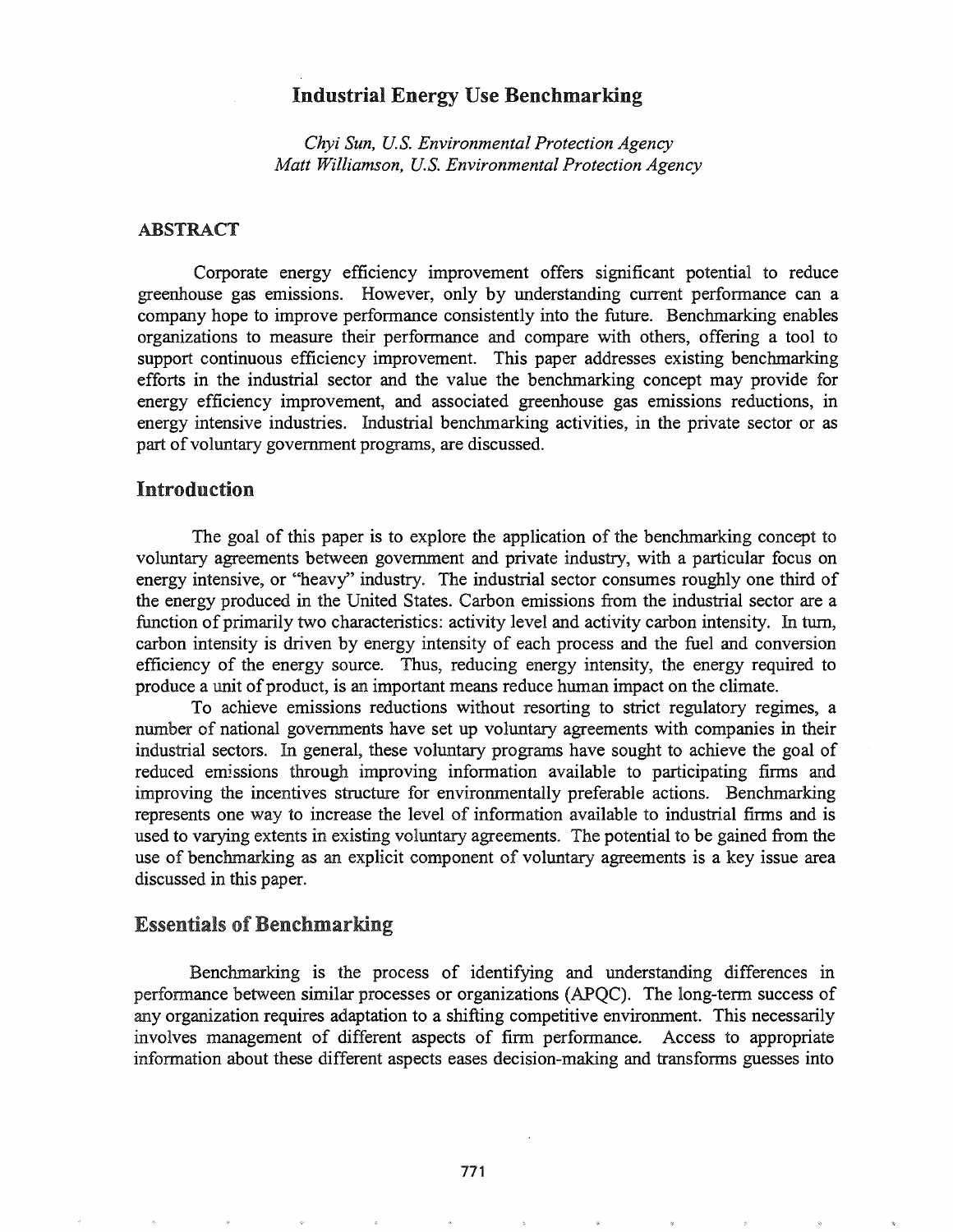management decisions. Performance measures important to any finn involve standard financial statement figures such as revenues, costs and profit, but may include less obvious variable or aspect of performance.

### **Basic Types of Benchmarks**

Three distinct varieties of benchmarking are common: internal tracking of performance over time; comparison of similar processes within a plant or company; and industry-wide comparisons. Each offers positives and' negatives, but in general the information and consequent value of benchmarking increases with each increase in scope. Benchmarking variables of organizational performance against other similar organizations provides additional data and a broader context of operational styles. These advantages can lead to increased potential to identify best practices.

#### Defining Metrics and Scope

Meaningful benchmarking involves comparison of several groups using a specific common metric. Energy efficiency represents an often ignored metric that has substantial impact on corporate financial performance especially in heavy manufacturing (including such energy intensive industries as chemical, pulp and paper, iron and steel, glass and aluminum manufacturing). In addition to direct measurement of energy and process efficiency benchmarks, comparison of management attitudes and practices regarding energy issues is an important metric. The first step in developing a benchmark is to identify the process, or product, or practice to be compared. There is a trade-off that has to be made between completeness and accuracy: the more business processes that are brought into the benchmark the more likely that there will be differences among benchmarked systems.

#### Information Collection and Verification

Once a metric has been specified, data must be gathered on the processes in question and verified in some fashion to ensure reliability and comparability of processes and measured data. While data collection should be a straightforward result of metric development and firm measurement activities, verification is a slightly more complex concern. Additional layers of verification beyond self-verification may be desirable. When used as a component in a voluntary agreement, verification by the government or a third party is appropriate to provide impartial, independent assurance of corporate progress.

### Benefits of Benchmarking to Voluntary Programs From a Governmental Perspective

From a governmental perspective, benchmarking offers a variety of benefits for the development of voluntary programs. These benefits can be categorized into two general areas. First, benchmarking could serve as a driver for improved efficiency and lower emissions of greenhouse gases from benchmarked processes and industries. Rapid acceptance of this approach in the marketplace is possible because business practices are already commonly benchmarked and because industry's own information would serve as the basis of the resulting system. Rapid acceptance could lead to significant results: as is often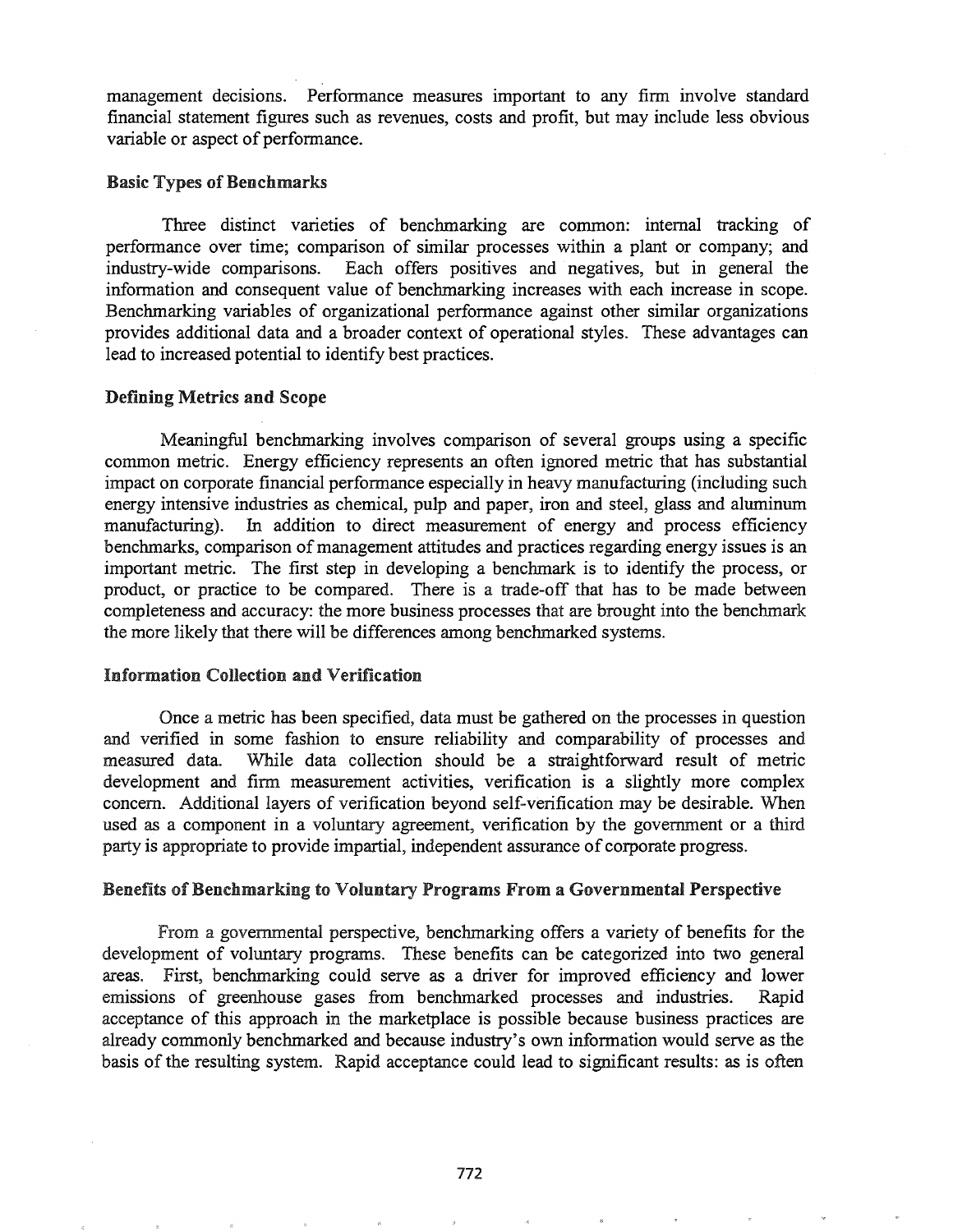noted, you cannot manage what is not measured. While measurement will not automatically lead to better management, the availability of information will no longer be a potential hurdle to effective action. Also, clear indications of performance relative to competitors could be adopted as performance criteria or goals within industrial firms. In addition, management practices benchmarked help focus senior management attention on valuable opportunities to improve product and efficiency. Finally, because benchmarking revolves around relative performance, it offers great potential as a tool for continuous improvement. In effect, once set in motion, the process would not necessarily reach a natural sunset point as would an absolute intensity target.

The second benefit is improved emissions data. Benchmarking could conceivably deliver more reliable data on emissions perfonnance and potential for improvement than currently exists. Depending on the type of benchmarking performed and the degree of detail required, data on energy intensity and best practices could be used effectively in industry and national inventories and projections and fonn the basis for a record of emissions and reductions over time.

Reliable data is important to assess progress towards national carbon emissions targets that countries adopt under the Kyoto Protocol, and is critical to assure the integrity of a potential carbon trading programs. In the U.S., credit for early action to reduce greenhouse gases (GHG) emissions has been proposed. The information provided to support credits would need to meet some stringent quality criteria. The quality of data needs for early credit was examined in a 1998 study by the U.S. General Accounting Office (GAO). The GAO reviewed the Voluntary Reporting Program (VRP) which provides organizations with a means of voluntarily submitting infonnation about their efforts to reduce greenhouse gases to the U.S. Department of Energy's Energy Information Agency. The program allows companies to report whatever they please, an no standard quality assurance/quality control steps are required. The GAO found that many of the claims submitted to the VRP would be ineligible for credit depending on the restrictive nature of the crediting mechanism. Information required for benchmarking is more rigorous than the VRP accepted data. Therefore reports of company progress using carefully chosen benchmarks could dramatically increase reliability and usefulness of publicly available information regarding corporate emissions and reductions.

Companies may be interested in participating in an voluntary agreement with benchmarking for a couple of reasons. First, useful information about their energy use as well as their competitors would be generated. This is especially important for sectors where benchmarking does not currently occur. Second, and perhaps the largest draw, is the having reliable data useful to applying for early credits or establishing a baseline under any future trading program. Credits generated, either early or beyond program requirements, would have monetary value in a trading program.

## Potential from Benchmarking

While there are many benefits to benchmarking, inclusion in a program should only occur if real energy savings will result. If this outcome is possible, then questions of benchmarking system structure and budget can be considered. Activities currently being undertaken by the industry are examined below. Voluntary programs with a benchmarking component are also studied to gain further insight.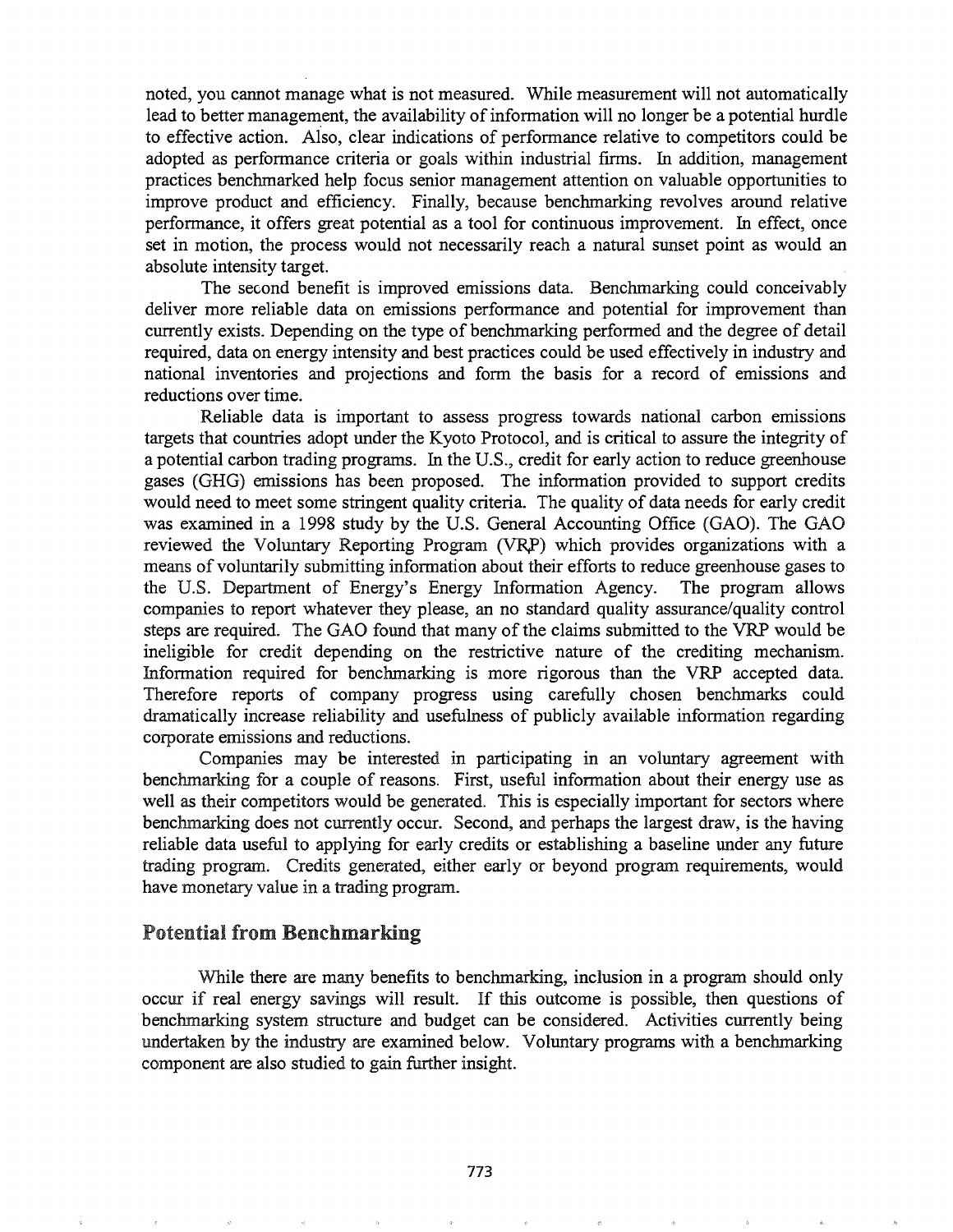#### Industry Activity

Benchmarking of energy is currently being done in a variety of forms and by various entities. These include manufacturing companies, equipment manufacturers and client service companies specializing in conducting benchmarking studies. As energy can account for a significant amount of total costs, energy use is often a component of benchmarking programs in energy intensive industries. For example, energy costs account for an estimated 20% of iron and steel manufacturing costs, up to 30% for some products in the chemical sector and 30–40% for cement manufacturing.

Some companies, usually large ones, have dedicated energy management teams which not only collect information but also benchmark as a means to improve efficiency. For example, DuPont's Corporate Energy Leadership Team (CELT) collects and publishes energy metrics, conducts internal and external benchmarking assessments and, identifies and leverages energy "best practices" (Stewart 1998).. From 1991 through 1996, DuPont's global energy intensity has decreased by more than 10%, saving more than \$100 million per year (Stewart 1998). This activity is helping DuPont achieve several corporate goals for the 1990- 2000 period: reducing energy intensity by 15% and reducing GHG emissions by 40%. Some other manufacturing companies which publicly acknowledge that they benchmark energy use include the following: Royal Dutch Shell, BASF, Dow and Chevron. Many of these companies also have corporate commitments to reduce GHG emissions; Shell, for example, has committed to reducing its 1990 GHG emissions by 10% in 2002. Other companies benchmark energy use or intensity internally, however the extent of this is unknown to us.

Equipment manufacturers also collect infonnation about energy use by their products. This information is used as a means to promote the product as well as to provide real world data on product performance for their own use. For example, OxyTech, a chlorine cell manufacturer, provides customers with information about the efficiency of their processes relative to maximum potential. This underscores that benchmarked energy information is viewed as a valuable tool, hence possible selling point, to their customers. Customers can incorporate it into their purchasing decision.

In addition to internal benchmarking activity, there some industry-wide benchmarking studies. These studies are perfonned by private companies which recruit companies to participate. So far, we have identified only three US sectors which have or will have benchmarked energy performance data for multiple years: chemicals, refining and pulp and paper. Benchmarking may be especially important in these industries because of their maturity, low margins and high energy costs. Even within these sectors, benchmarking only occurs for certain sub-sectors/product lines. Some examples of sub-sectors benchmarked in the chemical sector are ethylene and chlorine. Fittingly, these are among the most energyintensive processes in the sector.

These benchmarking efforts have several key features which affect their suitability for government purposes. To maintain the confidentiality of client participants, the results of these studies are not available to the public. Hence, it is difficult to determine the extent of resulting energy savings. The relationship between provider and client is very important to the success of the studies. Clients work closely with benchmarking providers to develop standard metrics and questionnaires used with all participants. The benchmarking companies also perform quality checks on the data. Because of the amount of interaction and the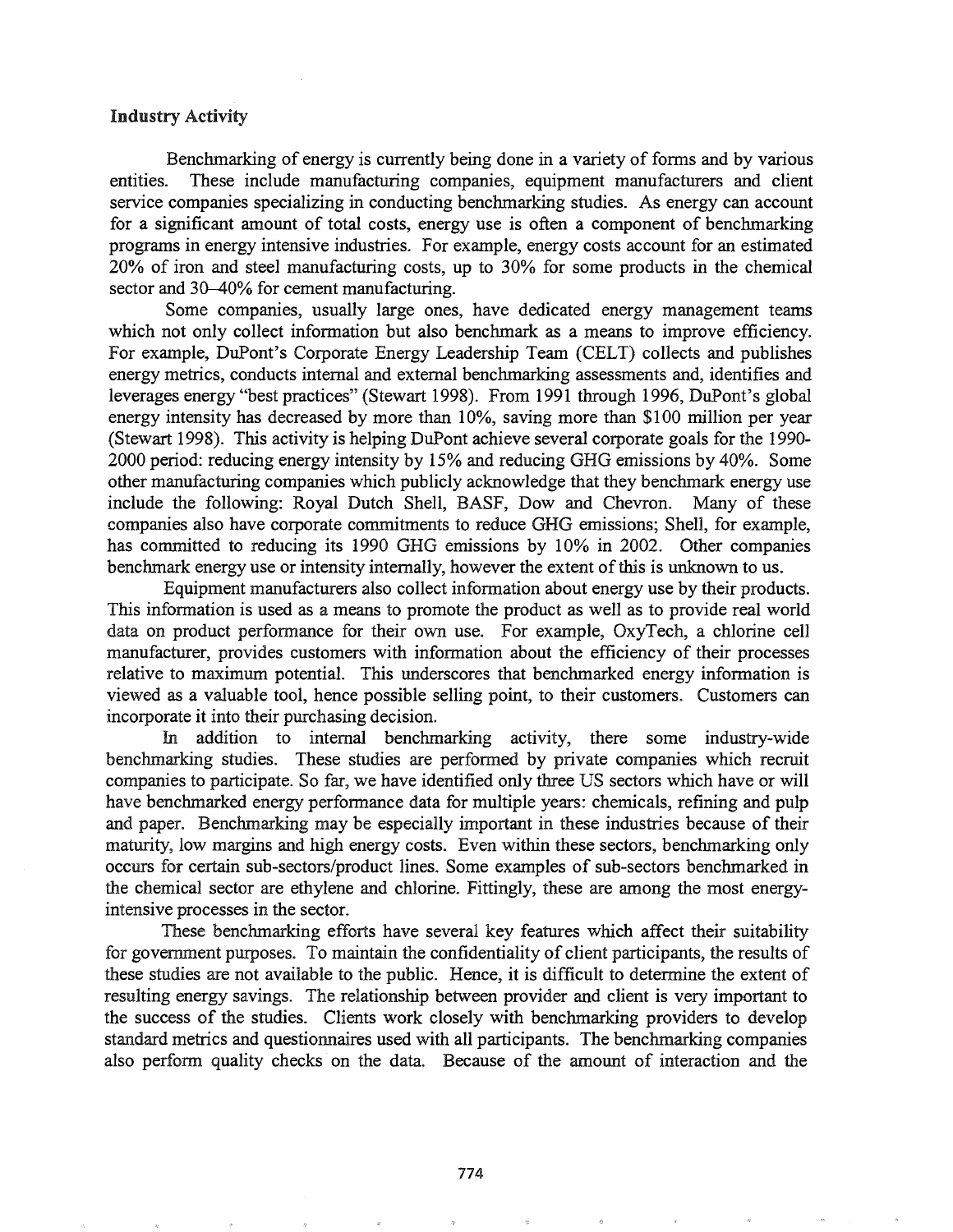confidentiality of process, the results have credibility with the industry and are a cited in discussions of energy intensity. The quality of data from these studies recommend them as possible mechanisms to detennine GHG emissions and reductions, however the study methodology makes this problematic.

Even where benchmarking studies of industry-wide energy use exist, those with an exclusive focus on energy are rare. Usually the studies are driven by interest in the profitability of a process, of which energy cost is a component. Nevertheless, energy savings may also be a secondary effect of other benchmarking mechanisms. For example, productivity benchmarking can result in energy savings. Using "Six Sigma," an internal statistical benchmarking method, Dow Chemical aims to increase capacity by 3% to 5% per year. In doing so, it expects to achieve a 2% annual improvement in energy efficiency (Wood 1997). Similarly, in the early 1990's, Chevron Chairman Derr sought to create a company where "best practice sharing, reporting units working together and cross-function teamwork are the norm." In 1992, Chevron began to track implementation of process improvements and performance metrics systematically, while building a company-wide summary of best practices. Furthermore, Chevron established an energy efficiency team to identify best practices and assist in internal implementation. By the end of its first year, the team generated \$150 million in savings; by 1997 they had saved a total of \$648 million (O'Dell et al. 1998). Thus, while energy specific benchmarking may not be common across the industrial sector, other fonns of benchmarking which are more common offer potential avenues to introduce the subject.

These examples show that benchmarking practices currently used in some companies can increase energy use performance.. It follows that benchmarking can assist climate protection through accelerating corporate investment in activities and processes which ultimately reduce GHG emissions. While benchmarking provides an additional source of feedback on performance, information alone appears insufficient to ensure improvement: lack of management attention is a common problem. DuPont provides an example where energy benchmarking resulted in savings because of management attention facilitated by a corporate goal of Energy Excellence.

Having a corporate system to manage energy in place reminds executives to focus on this important contributor to productivity.. A successful energy management system encourages review of energy use information at the highest corporate levels. Consistent review at upper levels of management not only ensures that energy efficiency improvement is not a one-time event following a site energy audit, but also creates an environment where longer term efficiency projects can be proposed and approved. For example, BP Chemicals improved the energy management information system at their Hull, UK manufacturing complex, reducing energy consumption by 8% and saving \$3.5 million a year (Energy World 1997). Hence benchmarking corporate systems to manage energy is another means of increasing energy efficiency.

#### Current Voluntary Agreements with Benchmarking

There are two ways voluntary agreements currently use benchmarking. One way is to provide benchmarking information as a service to its participants, in which case companies are not required to implement any specific activities. These are considered to be informational programs The other is to base compliance with the voluntary agreement on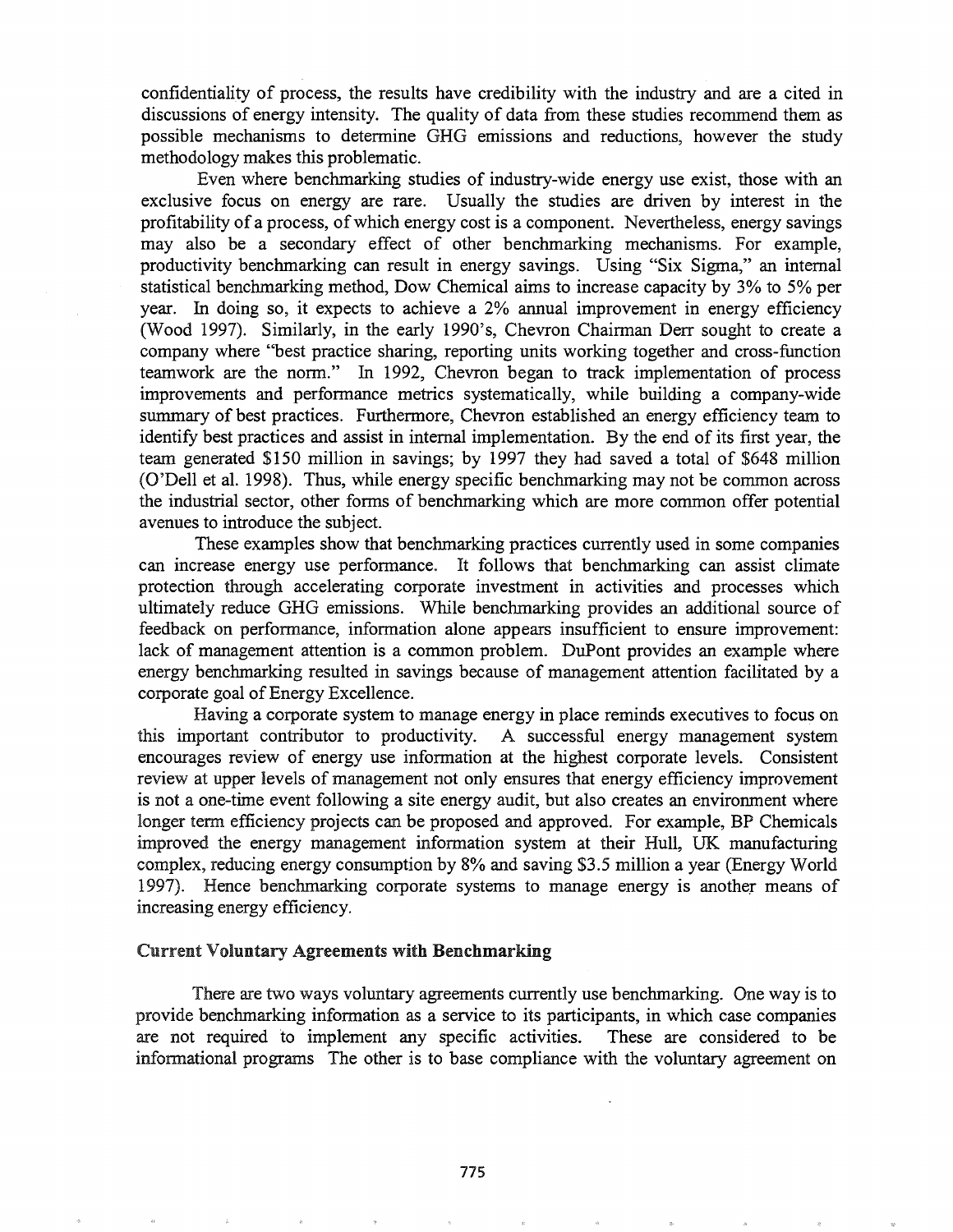benchmarking results. One of these two approaches appears in each of the programs we have reviewed, a sample which includes the following national programs:

- .. Benchmarking Energy Efficiency Covenants, Netherlands
- .. Canadian Industry Program for Energy Conservation (CIPEC), Canada
- .. Energy Efficiency Best Practice Program (EEBPP), Australia
- Energy Efficiency Best Practice Programme (EEBPP), United Kingdom
- .. Industry's Network for Energy Conservation (lEEN), Norway.

Except for that of the Netherlands, all these programs use benchmarking as a component within a larger program targeted at reducing energy use in a sector. With this approach, the purpose of benchmarking is to raise company-level awareness of energy use in hopes of creating incentives for action. Other components of the programs include disseminating technical information through case studies or training modules.

Often, program results are used to support other voluntary programs related to GHG emissions reduction goals. Information developed under the Australian EEBPP can be used by finns that later enter into a Greenhouse Gas Agreement. Similarly, CIPEC's mission is to reduce industrial energy intensity not only to enhance economic performance, but to also meet Canada's carbon dioxide stabilization objectives (CIPEC 1998).

Many of the informational programs are based on the UK EEBPP and have started within the last year. If results from the UK EEBPP are any indication, it is expected that definite savings will result from the programs. UK EEBPP is expected to save almost 2.7 million tonnes C from the industrial sector by 2000 (Collingwood et al. 1998). Based on an evaluation of the program, estimated savings between 1989 and 1998 were approximately 133 TBtu's, ofwhich 28 MBtu from chemicals, 13 MBtu from food and drinks, and 3 TBtu from glass sector (Collingwood et al. 1998). Savings have also been achieved in a costeffective manner: for every dollar spent, UK EEBPP claims that five are saved in the larger economy. Without considering downstream savings, carbon emissions reductions cost approximately \$30-50 per tonne, much cheaper than some initial estimates (Mallabum et al. 1998).

One reason why programs can result in savings is because they have been selective in the sectors selected for benchmarking. For the informational programs, the choice depends on the availability of information, corporate requests and the relative complexity of the products or processes used in the sector. For instance, Canada decided to undertake benchmarking at the request of firms reporting emissions into the Climate Change Voluntary Challenge and Registry (Munroe 1999). They also began with the pulp and paper industry because the association already collects the necessary information for benchmarking.

Recognizing that benchmarking energy use is not enough, the UK EEBPP also provide participants with an Energy Management Matrix. The matrix enables participants to evaluate their management perfonnance in six key areas: motivation, management organization, information systems, marketing and investment. The matrix recognizes five levels of achievement for each issue area.

The Netherlands uses benchmarking as a tool to achieve its 8% Kyoto emissions reduction target. The Netherlands Benchmarking Covenants are expected to reduce emissions by 1 to 3 million tonnes C in 2012, relative to 1990 levels (NOVEM 1998). This is equivalent to  $10 - 20\%$  of their Kyoto target. Participants in the covenant are associations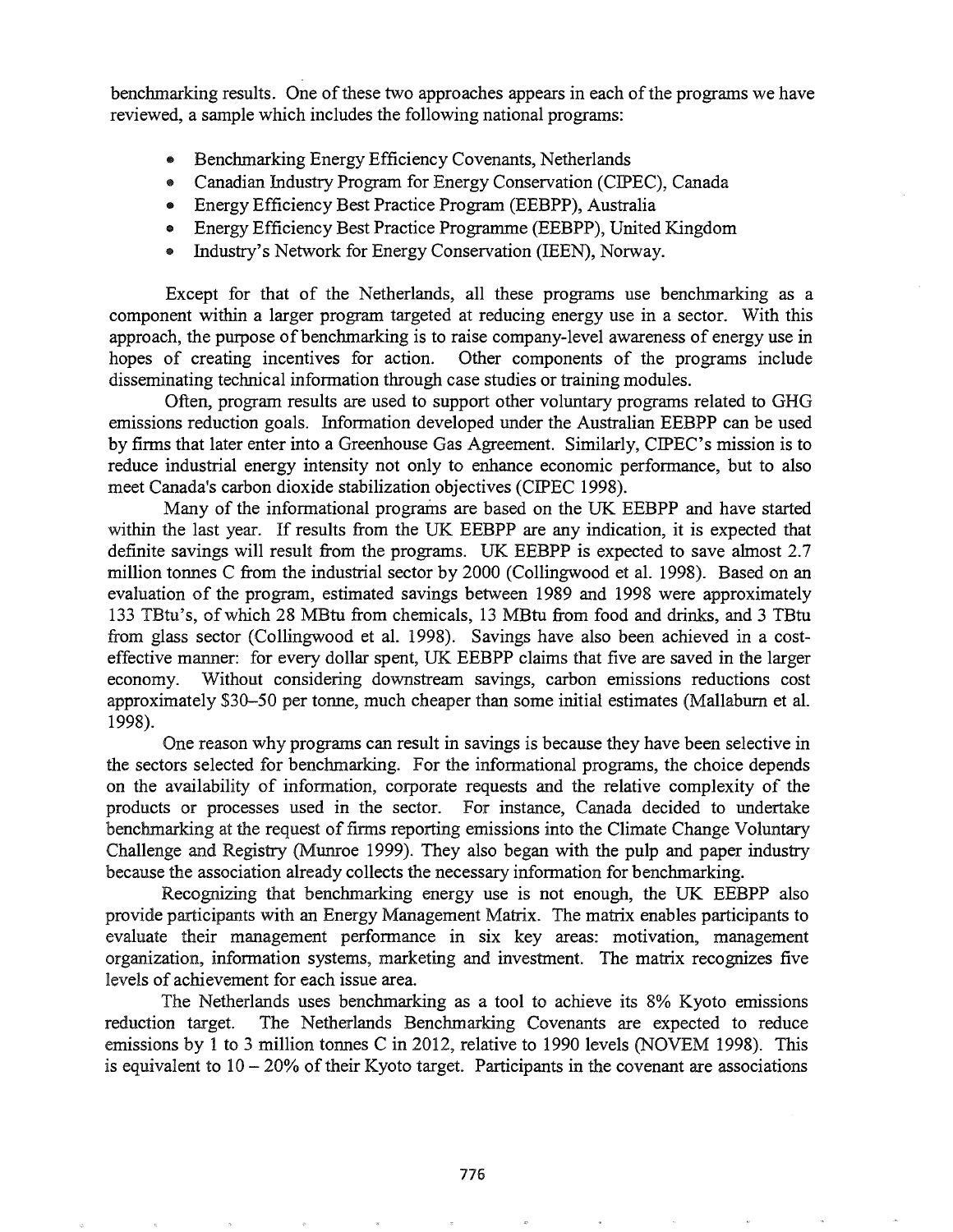and or individual companies in the chemical, refining, iron and non-ferrous metals, paper and electricity production sectors. These sectors account for more than 80% of energy consumption by Dutch heavy industry and power generation (NOVEM 1998a).

Not only are the signatory sectors energy intensive, they also have a large potential to reduce energy use. Savings are expected, because these industries are not at "the top of international standards." This criteria is defined as performance where the energy intensity of each plant is either (1) in the best 10% of plants operating worldwide (excluding Dutch facilities), or (2) comparable to the average of the best region in the world. Choice of option (1) or (2) is up to the company. If no fully-developed benchmarking system is available, company performance will be assessed on the basis of a best practice approach (NOVEM 1998b). A preliminary assessment performed in 1998 determined that, as yet, none of the sectors have met the standard (Phylipsen et al. 1998).

# **Characteristics of Benchmarking Programs**

The type of voluntary agreement and how benchmarking is used depends on a number of factors such as, degrees of effectiveness, cost to the government and characteristics of participating sectors. There are a number of similarities among the informational benchmarking programs. These are listed below and in Table 1. Since the Netherlands is not considered to be an informational program, it is not included in Table 1 (ETSU 1999; Finden; Michel 1999; Munrpe 1999; NOVEM 1998a).

- @ Associations are active in benchmarking effort by collecting and analyzing information;
- @ Sectors which are benchmarked are ones which have generic processes or are benchmarked on a sub-sector level;
- Government funds the benchmarking activities;
- @ Benchmarking is a component of a voluntary program which is aimed at increasing energy efficiency; and
- Voluntary energy efficiency program complements voluntary climate change programs and policies.

| Program and                                                                                    | Benchmarking Activity                                                                                        | Industrial Sectors, as of                                                                       | Other Program                                                                                                                                             |
|------------------------------------------------------------------------------------------------|--------------------------------------------------------------------------------------------------------------|-------------------------------------------------------------------------------------------------|-----------------------------------------------------------------------------------------------------------------------------------------------------------|
| Responsible Agency                                                                             |                                                                                                              | March 1999                                                                                      | Activities                                                                                                                                                |
| Australia, EEBPP<br>Ministry for Industry,<br>Science and Resources,<br><b>Energy Division</b> | Government funds<br>sector studies and<br>associations perform<br>benchmarking study                         | Baking, dairy, coal<br>mining                                                                   | Sector studies, good<br>practice guides and case<br>studies, education and<br>training, marketing and<br>promotion<br>Complements<br>Greenhouse Challenge |
| Canada, CIPEC<br>Natural Resources<br>Canada, Office of<br>Energy Efficiency                   | Government reimburses<br>sector associations who<br>collect information and<br>perform benchmarking<br>study | Dairy, pulp and paper,<br>cement<br>(in discussion with)<br>mining to benchmark<br>ventilation) | Voluntary sector task<br>forces determine<br>potential for energy<br>efficiency improvements<br>and report and track<br>progress<br>Complements Climate   |

## Table 1. Description of Informational Benchmarking Programs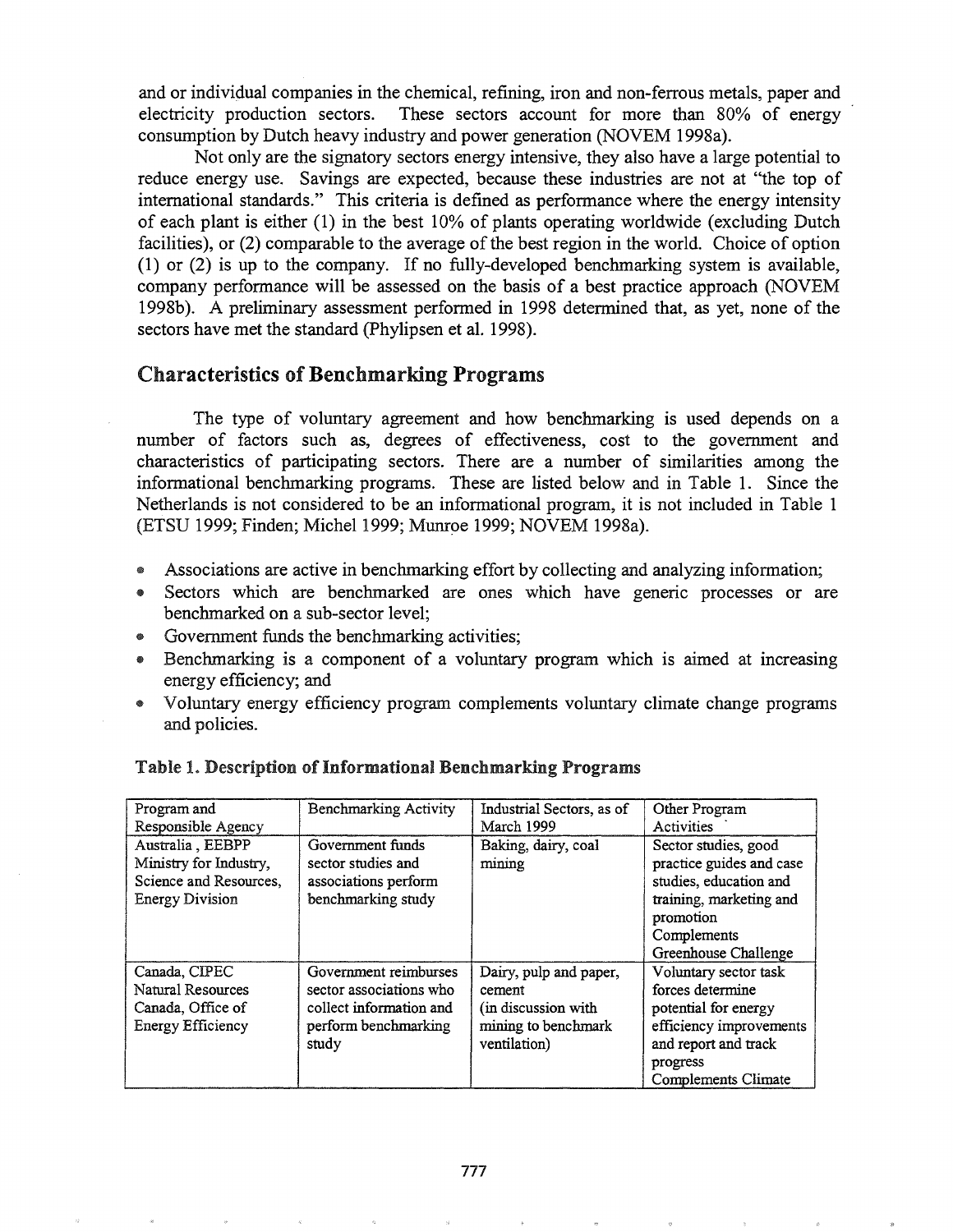|                                                                                                                             |                                                                                                                                      |                                                                                                                                                                                   | Change Voluntary<br>Challenge and Registry                                                                                                                                                                                    |
|-----------------------------------------------------------------------------------------------------------------------------|--------------------------------------------------------------------------------------------------------------------------------------|-----------------------------------------------------------------------------------------------------------------------------------------------------------------------------------|-------------------------------------------------------------------------------------------------------------------------------------------------------------------------------------------------------------------------------|
| Norway, IIEN<br>Ministry of Petroleum<br>and Energy through the<br>Institute for Energy<br>Technology                       | Information about<br>company energy use and<br>production data is a<br>requirement for<br>membership, used to<br>develop benchmarks. | Pulp and paper - paper<br>and cellulose<br>production, dairy -<br>drinking milk,<br>slaughterhouse and meat<br>processing, aluminum<br>production, baking,<br>others              | Targeted at small and<br>medium enterprises,<br>energy management and<br>analysis, sector and<br>technology studies,<br>demonstration projects                                                                                |
| UK, EEBPP<br>Department of<br>Environment, Transport<br>and the Regions, Energy<br><b>Technology Support</b><br>Unit (ETSU) | Government work with<br>associations to develop<br>questionnaire, but<br>government performs<br>benchmarking                         | Brick and pottery, glass,<br>pharmaceutical, iron<br>foundry, closed die<br>forging, plastics<br>(injection moulding of<br>thermoplastics,<br>extrusion blow<br>moulding), others | Energy consumption<br>guides, good practice<br>guides, new practice<br>case studies, energy<br>management matrix,<br>collaborative R&D<br>Complements Making a<br>Corporate Commitment<br>Campaign, Industry<br>Consultations |

The contribution of associations is an important aspect of voluntary agreements with benchmarking. Associations offer a number of benefits. For example, Australia has associations as the signing partners to enhance their buy-in and ownership of the program (MISR, 1998). This helps to ensure that associations will be active in working with their member companies. In the letter to the Australian EEBPP, associations indicate the expected level of industry involvement by noting the number of firms which will be participating. This confirms the associations' intention to encourage participation (MISR 1998).

In the case of Canada's program, the program builds off of existing relationships with associations which have been formed through CIPEC. CIPEC has about 20 voluntary sector task forces which establish sector-specific energy efficiency targets and action plans. Another reason the Canadian program works through associations instead of individual companies is because they can leverage information currently being collected by the Canadian pulp and paper association. Why reinvent the wheel when the needed information already exists. Some associations in the U.S. currently collect information from their members. It may be possible to use that as a vehicle as part of benchmarking in the U.S.

Working with the associations can also relieve concern about confidential business information (CBI). Company's are afraid that CBI may not be secure by giving it to the government and that the information may be used against them somehow. So if information was not directly given to the government, company's may be more willing to participate in surveys.

Access to technical expertise is another reason why it is important to work through the associations. Association's can provide guidance on what the key processes are to benchmark and what the right information to collect is. This is especially true for industries with multiple and complex processes. As an example of the cooperative participation, the UK Association of the British Pharmaceutical Industry and some industry representatives assisted ETSU to develop the information survey for the Pharmaceutical Industry Energy Consumption Guide (ETSU 1993).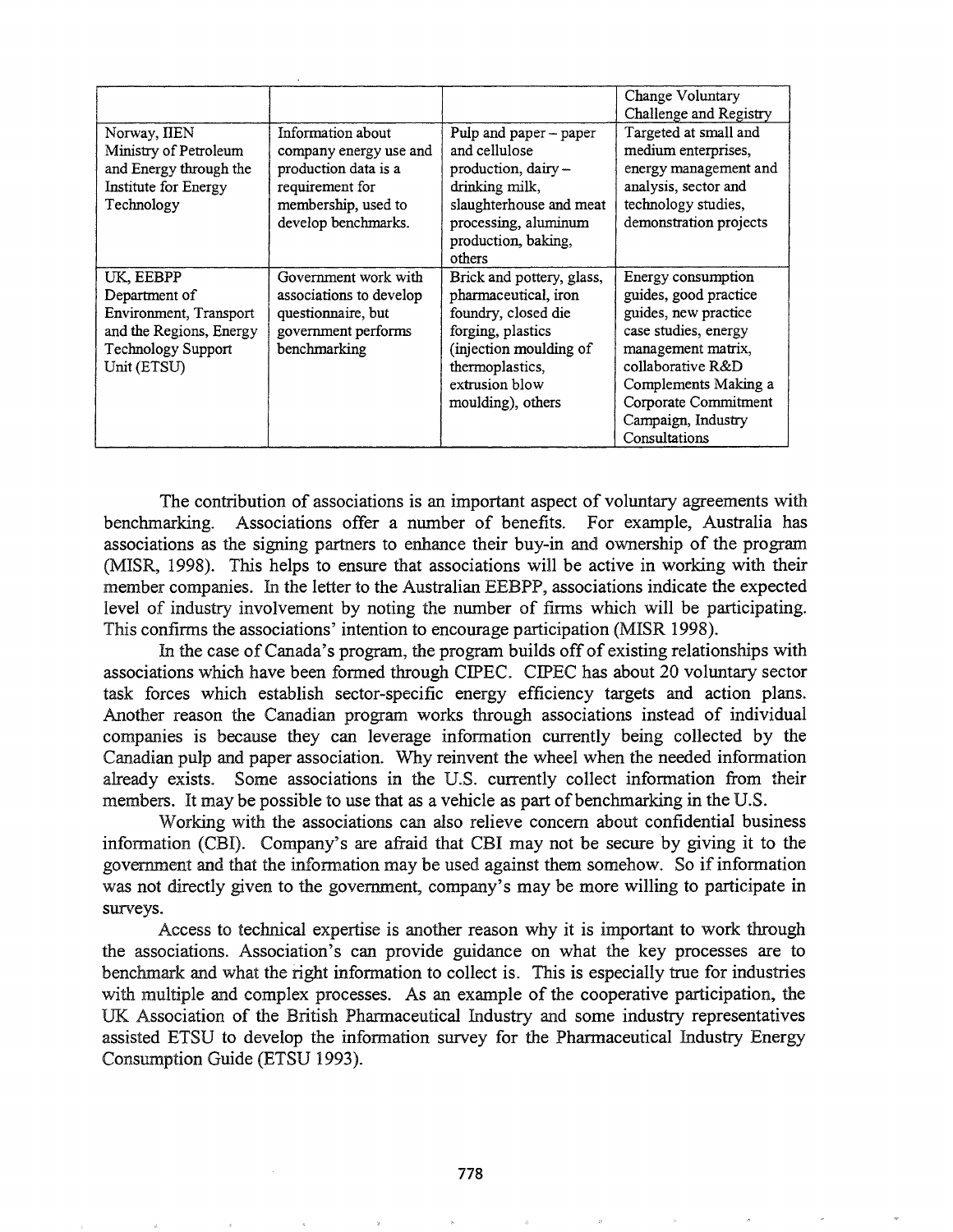To also encourage participation the in the program, funding for the benchmarking activity is paid for by the government. For example, Australia pays for a staff liaison in the industry association, sector studies about energy use in the industry and all other costs associated with implementation of the overall program (Michel 1999). The other programs may not be as generous, but the bulk of the costs are borne by the program. While the associations are very active in the development of the benchmarking study, they do not have unlimited authority. The Canadian associations will only be reimbursed for their studies as long as the studies meet guidelines set by the government.

The voluntary agreement in the Netherlands differs in a couple of respects from the informational programs. While the covenants are voluntary, they are legally binding documents. Hence, benchmarking is required because it is used to determine whether the participant is meeting its obligations. Because of these two differences, the characteristics and issues of the program are very different than the ones above. They are:

- .. Associations are signatories to agreement, but individual companies also need to sign if they want to participate;
- Multiple government agencies are signatories to the agreement;
- Energy intensive sector involvement; and
- Benchmarking is paid for by the company with some assistance from Government.

Once again, the associations are the direct participants of the agreement, not individual companies. Companies take part via a Participation Statement (NOVEM 1998b). As party to the Covenant, the government is obligated to not impose any additional specific measures aimed at energy conservation or reduction of  $CO<sub>2</sub>$  emissions on companies taking part. Some example activities are: no specific national energy tax; no additional compulsory energy efficiency or  $CO<sub>2</sub>$  target; and no additional  $CO<sub>2</sub>$  or energy requirements. Due to the cross-sector impact of the commitment, more than one government agency is part of the Covenant. They include: Minister of Economic Affairs, Ministry of Housing, Physical Planning and the Environment and the Inter-provincial Consultative Forum.

Companies themselves are responsible for determining the "top of international standards" by working with consultants to undertake the study. The Netherlands Agency for Energy and the Environment (NOVEM 1998b) will act as an independent authority verifying various stages of the benchmarking process. It will verify the instructions to the consultants and the final report (NOVEM 1998a). The government will fund the costs with administering the Covenant. The companies will bear the cost of their participation in the benchmarking studies and of developing new benchmarking systems (NOVEM 1998b).

This type of covenant is expected to be an effective means of achieving emissions reductions and minimizing costs. However, it may only be successful if there is a large incentive for companies to participate and if the government has the authority to provide those incentives. So this type of agreement may not be appropriate for all countries.

potential problem with basing the Covenant on benchmarking is that participation facilities in other parts of the world needs to be secured in order to meet covenant requirements. For certain sectors, it is anticipated that benchmarking will not be a problem because the infonnation currently exists or that certain sectors/companies already collect the necessary information for a benchmarking study. A set of two pilot projects, in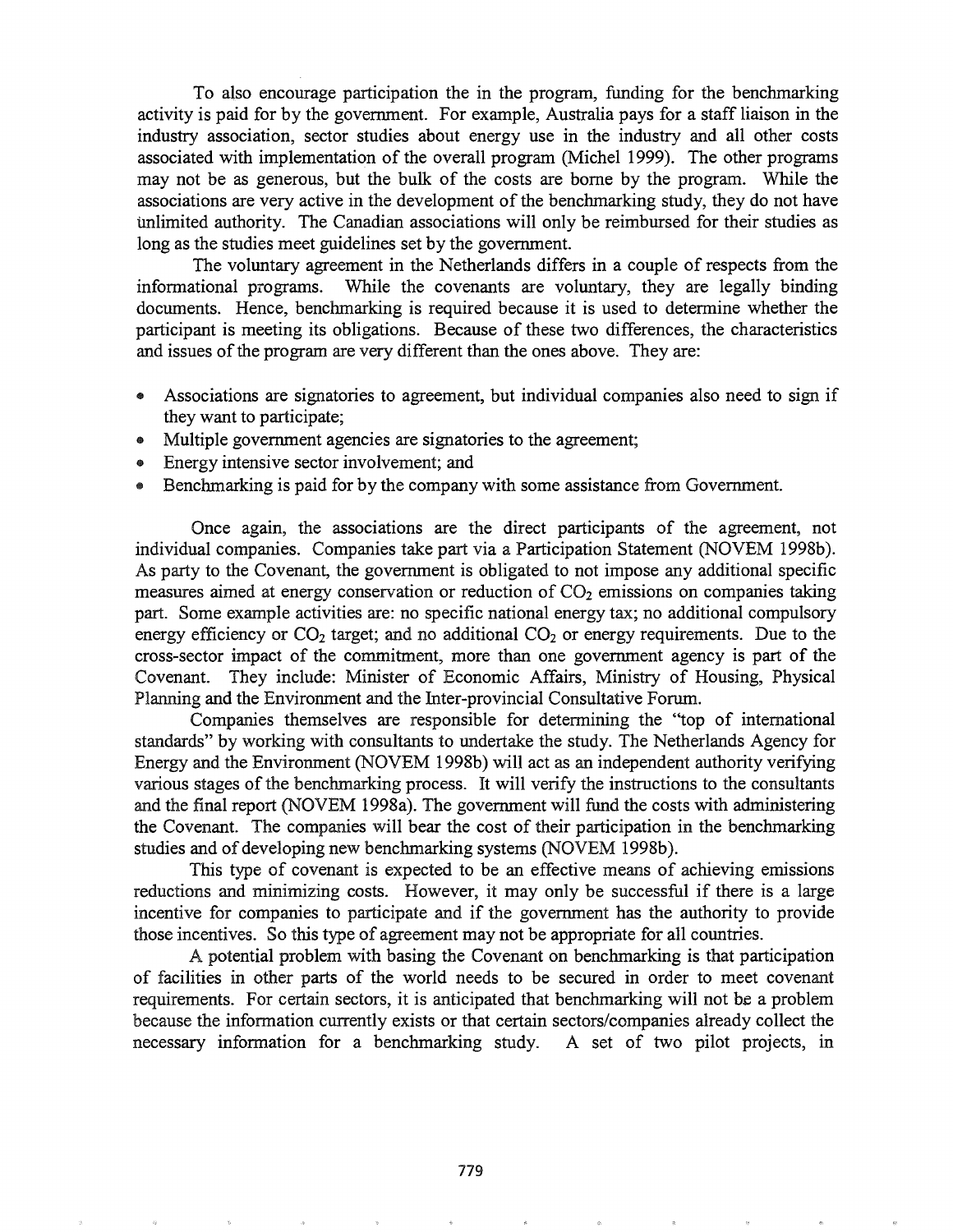polypropylene \_and ammonia manufacture, will assess the difficulty in obtaining representative global participation.

The Netherlands Covenant approach will have several positive externalities. First, it will increase the level of industrial benchmarking. A sample of sufficient size will require more firms to benchmark than there are currently. Second, the Dutch system may well require more detailed information than is gathered under current benchmarking approaches. Third, since many of the participants are multinational companies, foreign spill-over effects due to internal benchmarking and information transfer may be high.

# Conclusion

It appears that indeed benchmarking could be a means of achieving and accelerating energy efficiency gains. From examples of companies which have benchmarked and government programs which use benchmarking, significant savings in energy and GHG emissions are found. In addition to those benefits, benchmarking also serves plant level performance information needs. Benchmarking could also provide reliable data which is important for early credit and benefits all parties involved. Thus, benchmarking can benefit both industry and government.

If benchmarking is to be included in a voluntary agreement program, it should be targeted to practical sectors since not all sectors can be easily benchmarked. Benchmarking can be time consuming and incur costs. Current voluntary agreements with benchmarking work directly with industry associations, rather than individual companies. The benefits of this include: coordinating with one entity instead of trying to recruit multiple companies, access to technical expertise and overcoming concern of releasing CBI to the government. Finally, benchmarking should not just be limited to energy use benchmarking, but also include management priorities and practices.

## References

- American Productivity & Quality Center (APQC). 1999. *Powerful Tools for Positive Performance* (pamphlet). Houston, TX.
- Canadian Industry Program for Energy Conservation (CIPEC). 1998. *Canadian Industry Program for Energy Conservation,* 1996/1997*Annual Report.* Canada.
- Collingwood, J. and Goult. 1998. *The UK Energy Efficiency Best Practice Programme: Evaluation Methods and Impacts,* 1989 - 1998. UK: ETSU.
- Energy World. 1997. *The UK Chemical Industry's Contribution to Energy Efficiency.* Number 245. January 1997.
- *1993. Pharmaceutical Industry Energy Consumption Guide, Guide* 33, *June 1933.* UK: Prepared for the Department of the Environment's Energy Efficiency Office by ETSU.